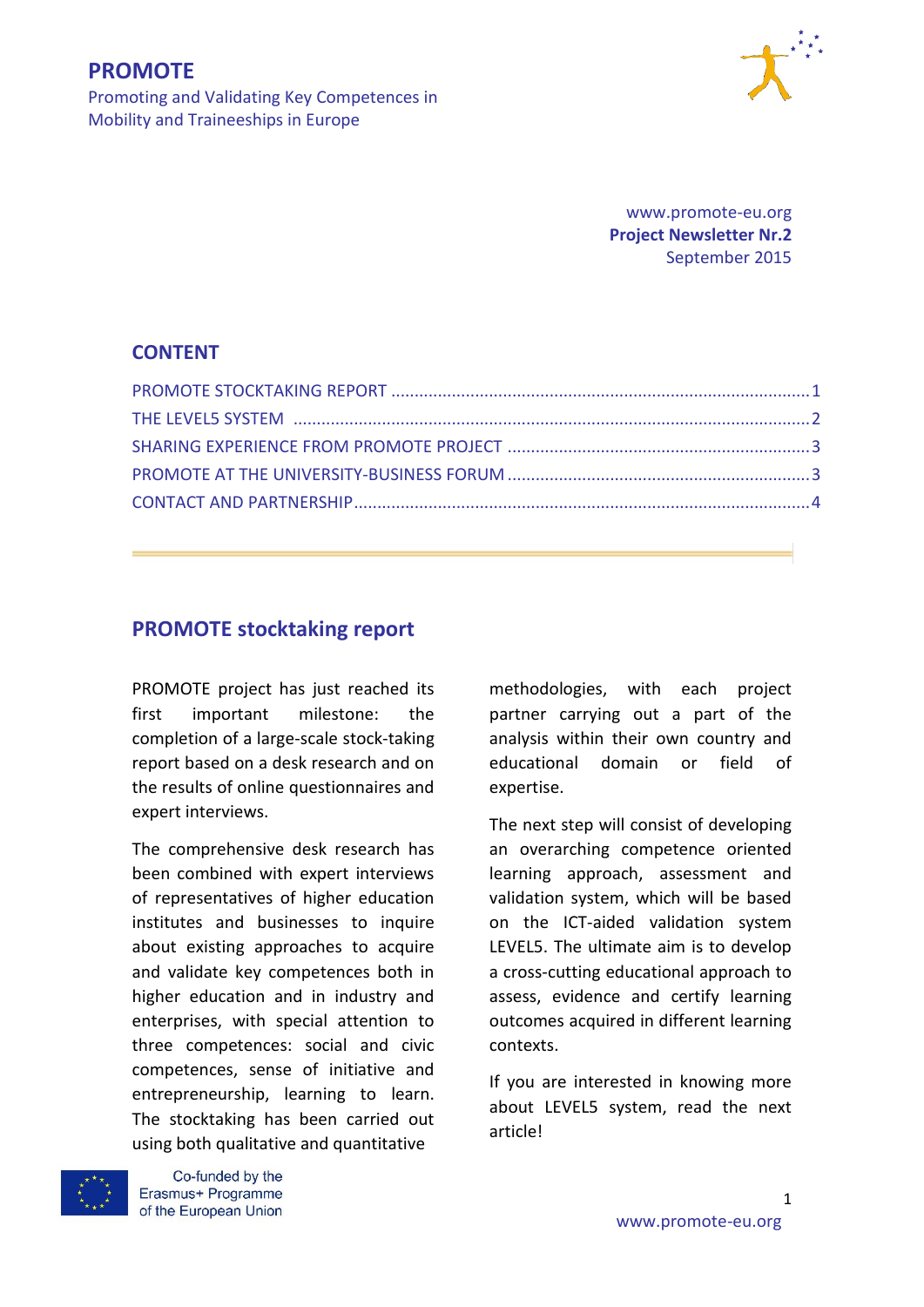

# **The LEVEL5 system**

PROMOTE makes use of the [LEVEL5 system](http://www.reveal-eu.org/) which has been specifically developed by the network [REVEAL](http://www.reveal-eu.org/) to assess personal, social and organisational competence developments in rather non-formal and informal learning settings. LEVEL5 is based on a 3-dimensional approach to validate cognitive, activity related and affective learning outcomes – the LEVEL5 cube.

It is conceived as a holistic learning process that benefits the learner, learning providers and host entrepreneurs.

In the course of the coming year PROMOTE will hold a preparatory training for higher education professionals as well as HR and training managers responsible for continuous professional development and/or decision takers. The course will enable them to apply the holistic PROMOTE methodology in their organisation and use it for planning and implementing support measures for informal learning.

Here is a visual representation of LEVEL5 system:





Co-funded by the Erasmus+ Programme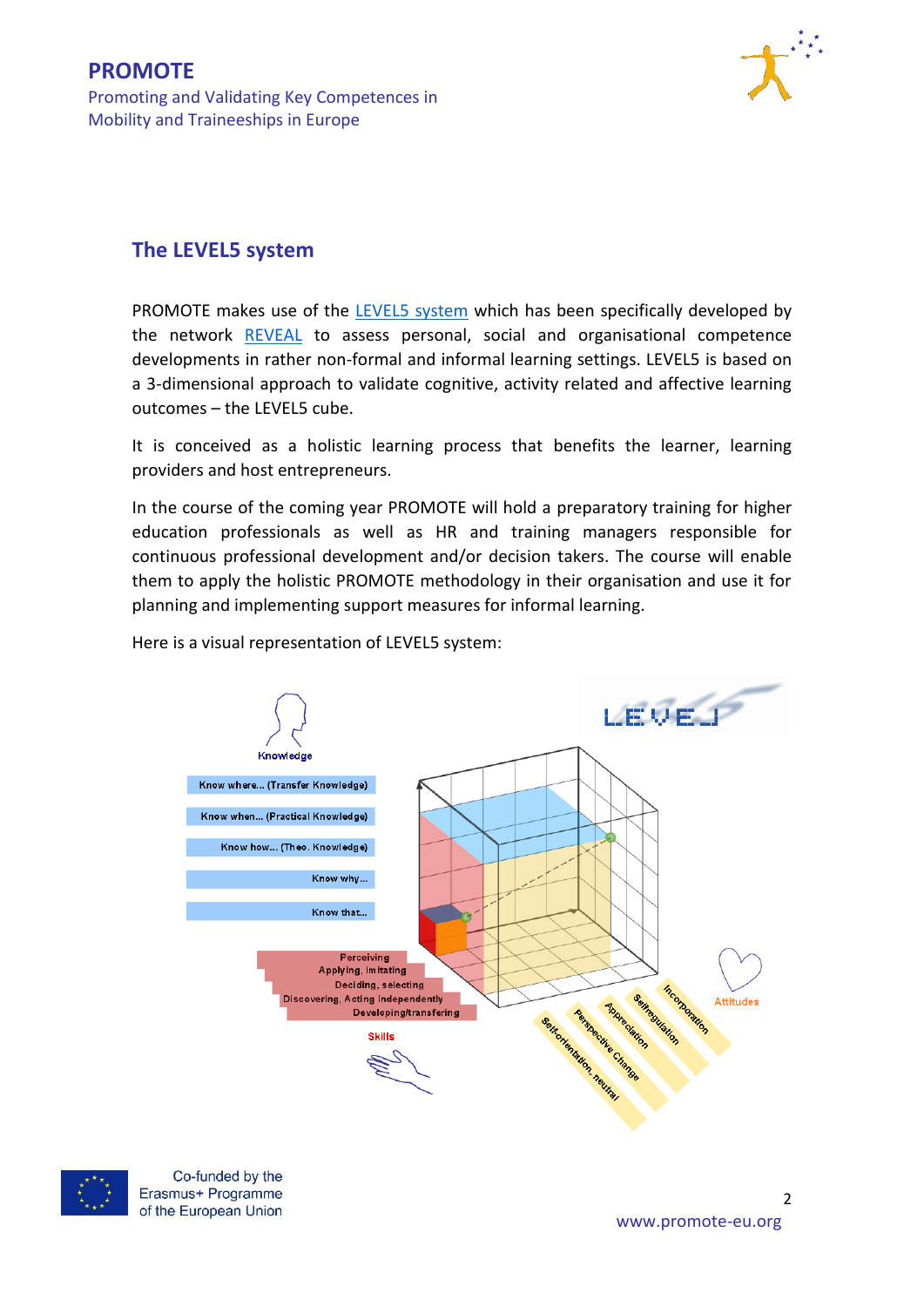

### **[Sharing experience from PROMOTE project](http://promote-eu.org/smpf/)**

On 17th June, the PROMOTE project was presented to higher education institutions from Lithuania as an example of good cooperation between businesses, networks, higher education and other institutions, while promoting and validating competences attained through informal learning with the help of innovative learning approaches.

## **PROMOTE at the University-Business Forum**

PROMOTE project has been presented by Tim Scholze, from blinc eG, Germany, in the Thematic University-Business Forum held on September 24- 25 in Vilnius (LT). The forum looked at how it is possible to bridge the gap between education and business, at what makes universities attractive to business partners and what attracts universities to business, trying to investigate how to create the conditions for sustained long-term partnerships. PROMOTE was presented as a good example of collaboration between businesses and universities as well as for addressing real-life business issues. The presentation offered an overview of the innovative learning approaches developed to promote entrepreneurial competences.



Find out more about the event: [www.ubforum-lithuania.eu](http://www.ubforum-lithuania.eu/) 



Co-funded by the Erasmus+ Programme

3